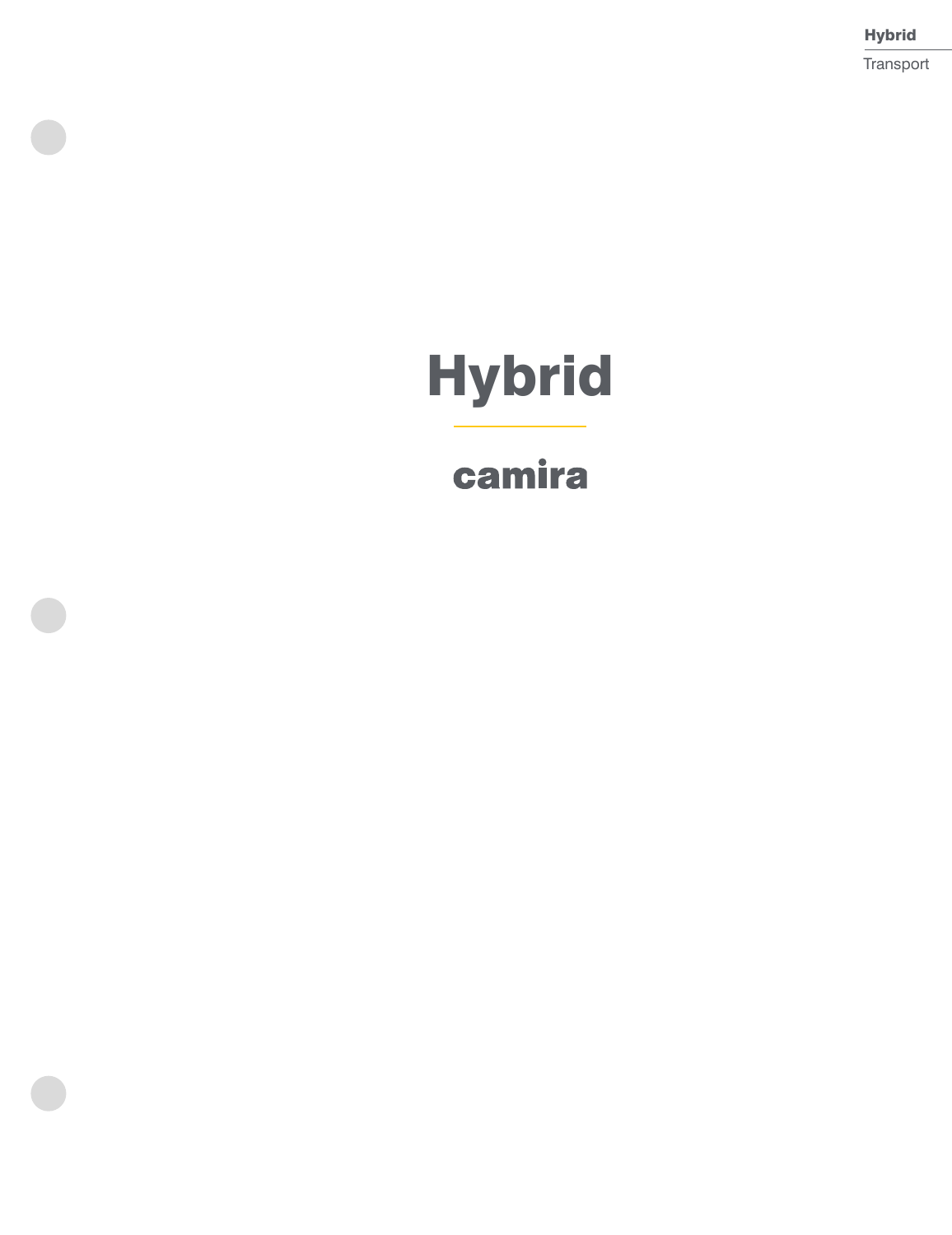### **Hybrid**

www.camirafabrics.com



**Charge** AAD63



Power HAAD62



HAAD61



Turbo HAAD60







Ignition HAAD58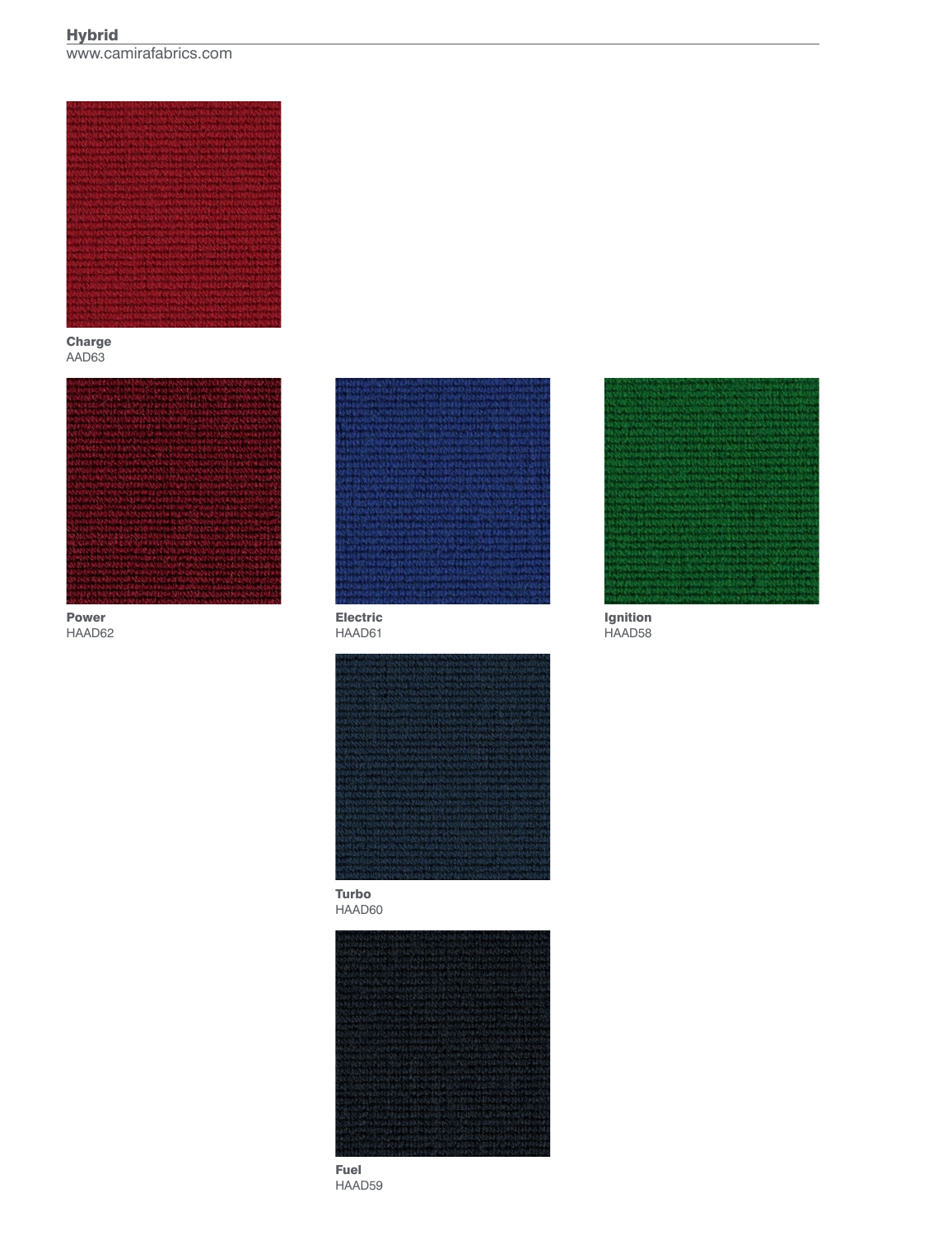Photographic fabric scans are not color accurate. Always request actual fabric samples before ordering.



Solar HAAD57



Bio HAAD56







Axel HAAD54



Motor HAAD53



Bypass HAAD52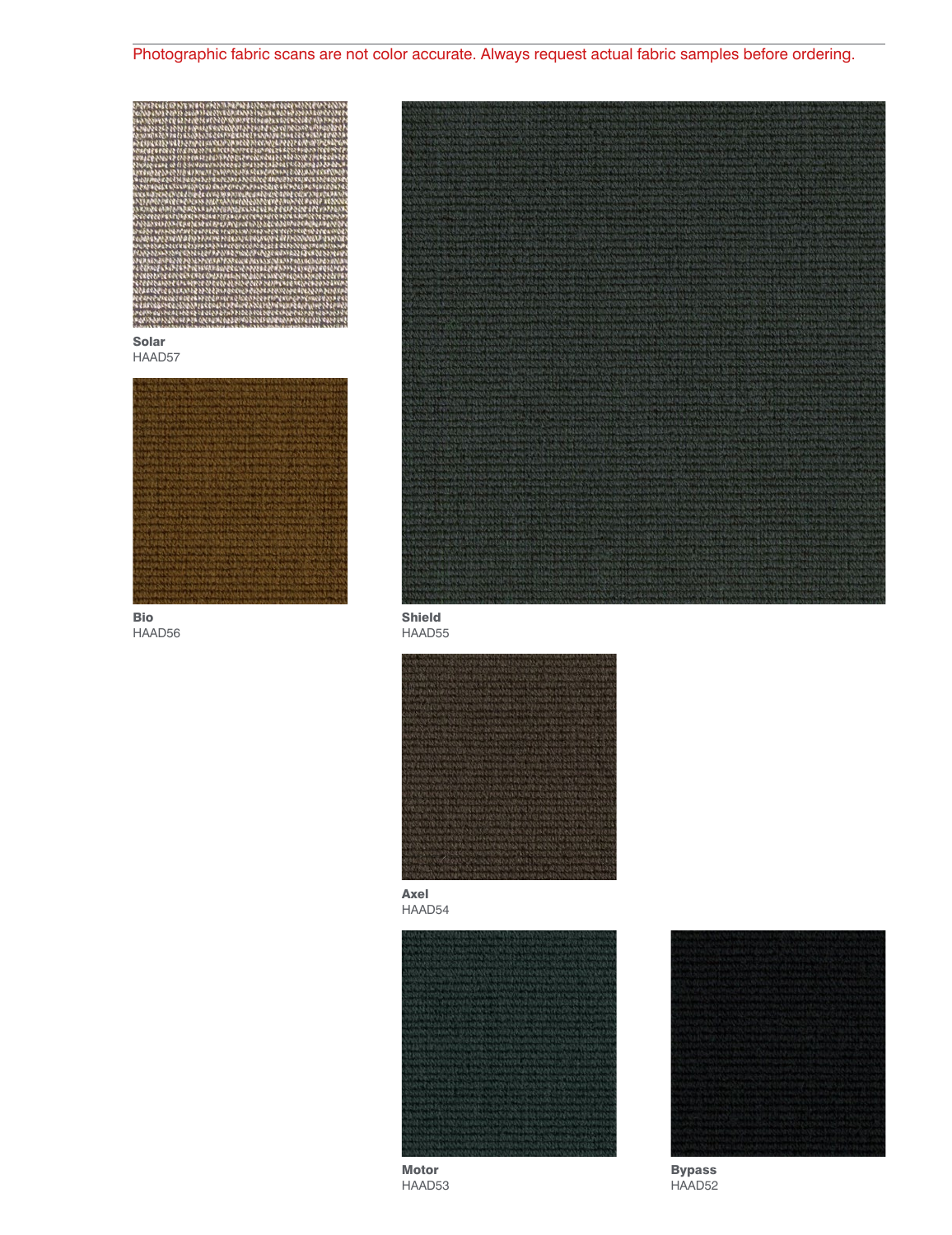Please note: Hybrid is a made to order fabric. Alternative colorways and patterns can be created for you.

| المنافس المحارب المسابقة المنافسة الأولية المسابقة الأولى ومعارفة المسابق المنافس المسابقة المسابق المسابق المسابق                                                                                                                   |                                                                                                                             | the contract of addition the property of the property of the contract of the contract of the contract of the contract of                                                                                                             |                                                                        | <b>STARK AND CONTINUES TO PROPERTY AND THE CONTINUES OF A START CONTINUES.</b>                                                                                                                                                 | a de competitivamento de la constituita de la competitiva de la competitiva de la competitiva de la competitiva                                                                                                                  |                                                                                                                                                                                                                                |  |
|--------------------------------------------------------------------------------------------------------------------------------------------------------------------------------------------------------------------------------------|-----------------------------------------------------------------------------------------------------------------------------|--------------------------------------------------------------------------------------------------------------------------------------------------------------------------------------------------------------------------------------|------------------------------------------------------------------------|--------------------------------------------------------------------------------------------------------------------------------------------------------------------------------------------------------------------------------|----------------------------------------------------------------------------------------------------------------------------------------------------------------------------------------------------------------------------------|--------------------------------------------------------------------------------------------------------------------------------------------------------------------------------------------------------------------------------|--|
|                                                                                                                                                                                                                                      |                                                                                                                             | じんきん きょうきんきょう しゅうきょうきょう                                                                                                                                                                                                              |                                                                        | the contract of the contract of the contract of the contract of the contract of the contract of the contract of                                                                                                                | ● 「そうして アクセントラント アクセス アクセス アクセス アクセス アクセス                                                                                                                                                                                        |                                                                                                                                                                                                                                |  |
|                                                                                                                                                                                                                                      | and the content of the company of the content of the content of the company of the company of the content of the content of |                                                                                                                                                                                                                                      |                                                                        | <b>AND</b> A HIM SONO CONVOLVED ON THE TOTAL THREE THIS CONTINUES OF CONTINUES OF CONTINUES.                                                                                                                                   | <b><i>PEACHTRAN PRODUCTS AND VIOLATION TO</i></b>                                                                                                                                                                                |                                                                                                                                                                                                                                |  |
|                                                                                                                                                                                                                                      | ついしょう フィー・ファー・エンジン きゅうせい アープ・ファー シーン・プリック アクショー                                                                             | <b>CONTRACTOR CONTRACTOR</b>                                                                                                                                                                                                         |                                                                        |                                                                                                                                                                                                                                |                                                                                                                                                                                                                                  |                                                                                                                                                                                                                                |  |
|                                                                                                                                                                                                                                      |                                                                                                                             |                                                                                                                                                                                                                                      |                                                                        |                                                                                                                                                                                                                                |                                                                                                                                                                                                                                  |                                                                                                                                                                                                                                |  |
|                                                                                                                                                                                                                                      | the state countries that the first theory of the first control on the main state of the control of the                      |                                                                                                                                                                                                                                      |                                                                        |                                                                                                                                                                                                                                |                                                                                                                                                                                                                                  |                                                                                                                                                                                                                                |  |
| participations of the series of the Company of Company of the Company of the Series of the Company of the Company                                                                                                                    |                                                                                                                             | he had all how continues with a down the KDV which may had in which the main of the continues of the continent of the continent of the continent of the continent of the continent of the continent of the continent of the co       |                                                                        | <b>STATISTICS</b> AND CONTINUES.                                                                                                                                                                                               |                                                                                                                                                                                                                                  |                                                                                                                                                                                                                                |  |
| المستحقق المستحقق والمستحق والمستحق المتوارد والمحال المستحق والمتحلق والمرابعة المستحقق المراكب والمراكبة المراكبة                                                                                                                  |                                                                                                                             |                                                                                                                                                                                                                                      |                                                                        | Nomental Anne North 1999-19 <mark>99</mark> edda med 1999-1999 Moham M <b>all</b> Chen North Chen Indel de Dans de Mall (1999-1999) med 1999-1999 Moham 199                                                                    | -w                                                                                                                                                                                                                               | しきじゅうりょうこう こうどう しんしゃくじょうけい ちょうこう アールトランター しゅっぱん しんりょうりょうりん                                                                                                                                                                     |  |
|                                                                                                                                                                                                                                      | <b>NOV</b>                                                                                                                  |                                                                                                                                                                                                                                      |                                                                        |                                                                                                                                                                                                                                |                                                                                                                                                                                                                                  |                                                                                                                                                                                                                                |  |
| <b>NEW THE CHINE ANNO CONTRACTOR OF THE CONTRACTORY OF THE CONTRACTORY OF THE CONTRACTORY OF THE CONTRACTORY OF THE CONTRACTORY OF THE CONTRACTORY OF THE CONTRACTORY OF THE CONTRACTORY OF THE CONTRACTORY OF THE CONTRACTORY O</b> |                                                                                                                             |                                                                                                                                                                                                                                      |                                                                        |                                                                                                                                                                                                                                |                                                                                                                                                                                                                                  |                                                                                                                                                                                                                                |  |
| and control of colors in the company of the problem of the company and control of the company                                                                                                                                        |                                                                                                                             |                                                                                                                                                                                                                                      |                                                                        | ے کو ایک اسٹریٹری کے میڈی اور اس کے اس کے میڈیا کا اس کے اس کے اس کے مسلم کی اس کے اس کے اس کے ایک ایک ایک ایک ا                                                                                                               | <b><i>POINT IN YOUR COMPANY OF A</i></b>                                                                                                                                                                                         |                                                                                                                                                                                                                                |  |
| とうきょうきょう きょうきょうきゅうしゃ アントランド・レックス きんじょうしょう                                                                                                                                                                                            |                                                                                                                             |                                                                                                                                                                                                                                      |                                                                        | <b>NACO DE LA CONTRACIÓN DE LA CONTRACIÓN DE LA CONTRACTÓ DE LA CONTRACTÍA DE LA CONTRACTÍA DEL CONTRACTÓ DE LA CO</b>                                                                                                         |                                                                                                                                                                                                                                  |                                                                                                                                                                                                                                |  |
| きんのう いっしょう こうきん しゅうしゅう アクセス・アクセス しゅうしょう アール・ディー                                                                                                                                                                                      | <b><i>Chairman Common</i></b>                                                                                               |                                                                                                                                                                                                                                      |                                                                        | e de la completación de la completación de la completación de la completación de la completación de la completación                                                                                                            |                                                                                                                                                                                                                                  | man political control de l'alla College de Castella College de la Castella Castella de la college de la castell                                                                                                                |  |
| mento es sua provincia al provincia e sus contras en la construcción especial construcción en la construcción                                                                                                                        |                                                                                                                             |                                                                                                                                                                                                                                      |                                                                        | <b>COMPARING A CONTRACT AND COMPARING A REPORT OF A COMPARING A COMPANION CONTRACT A CONTRACT OF A COMPANION COMPANION</b>                                                                                                     |                                                                                                                                                                                                                                  |                                                                                                                                                                                                                                |  |
|                                                                                                                                                                                                                                      |                                                                                                                             |                                                                                                                                                                                                                                      |                                                                        |                                                                                                                                                                                                                                | <b>LINES</b><br>Management and a control of the control of the control of the control of the control of                                                                                                                          |                                                                                                                                                                                                                                |  |
|                                                                                                                                                                                                                                      |                                                                                                                             |                                                                                                                                                                                                                                      |                                                                        |                                                                                                                                                                                                                                |                                                                                                                                                                                                                                  |                                                                                                                                                                                                                                |  |
| ent, anglica espicitum edition delinitativo especial contestintativos de la <b>subj</b> ectivo del contestinto en 1990 e con                                                                                                         |                                                                                                                             | しのかいかん アクセット・アクセス アクセス・アクセス しょうきゅう                                                                                                                                                                                                   |                                                                        | LAN SELATION AND COMPUTATION AND THE RELATIONSHIP OF THE CONTRACT OF THE CONTRACT OF A STATEMENT AND DESCRIPTION OF THE RELATIONSHIP OF THE STATE OF THE RELATIONSHIP OF THE CONTRACT OF THE RELATIONSHIP OF THE CONTRACT OF T |                                                                                                                                                                                                                                  |                                                                                                                                                                                                                                |  |
| and the company of the superior of the COS of the Constitution of the COUNTAIN COMPANY of the Constitution of the Philippy of<br><b>NUMBER</b>                                                                                       |                                                                                                                             |                                                                                                                                                                                                                                      |                                                                        | y (1978) ha Ball (1986) and also pays that is a management of the United States of the American States                                                                                                                         | <b>STATE</b><br><b><i>CARD AND HONORADO CONTROLLING HALL IN</i></b>                                                                                                                                                              |                                                                                                                                                                                                                                |  |
|                                                                                                                                                                                                                                      |                                                                                                                             |                                                                                                                                                                                                                                      |                                                                        |                                                                                                                                                                                                                                |                                                                                                                                                                                                                                  |                                                                                                                                                                                                                                |  |
| メンバイン ベースト・マング アンティング・ディー ディー・ソフト・ショー                                                                                                                                                                                                | にっぽんしゅうしん しゅうしゅう アイトレース アイストライト アイト・アイト しょうしょうかい                                                                            |                                                                                                                                                                                                                                      |                                                                        | <b>COMPANY OF STREET</b>                                                                                                                                                                                                       |                                                                                                                                                                                                                                  | program and the program and a second control of the control of the control of the control of the control of the                                                                                                                |  |
| the control of an interest of the PolyMarch Control of the Control of The Control of The Control of The Control of                                                                                                                   |                                                                                                                             | <b>ことでいるときでもあると思いますから、この意味のつきどういっきょうとうことでしょういいです。それには、そのことにも見られることをしているのですから、それをしているのです。</b>                                                                                                                                         |                                                                        |                                                                                                                                                                                                                                | alan kaliman dan berjada dan sebagai dan berjada dan menjada dan sebagai dalam dalam dan berjada dan menjadi d<br>Sebagai dan berjada dalam dan terdasan dan disebut dan disebut dan menjada dan disebut dan disebut dan disebut |                                                                                                                                                                                                                                |  |
|                                                                                                                                                                                                                                      |                                                                                                                             |                                                                                                                                                                                                                                      |                                                                        | en ander gegendet fan aan Verskappen van de producteer. Het de aandere kompten aan de van de jaar fan de fande fan de fande om gewone van de verskeie om de verken                                                             | <b>の場所についてのパインションの</b> というのが、それは、その他のことをあることが、それは、その他のことが、                                                                                                                                                                       |                                                                                                                                                                                                                                |  |
| NONTRATION IN CONTRACTOR CONTRACTOR                                                                                                                                                                                                  | and and an international conditions of the condition of the conditions of the condition of the CO Condition of              | しんしん アクセス・ディー アクセス・ディー アクセス・ディー アクセス・アクセス                                                                                                                                                                                            |                                                                        | <b>ことが、これをかけているのですから、それは、これをおくているのですが、その他には、その他にもありますから</b>                                                                                                                                                                    |                                                                                                                                                                                                                                  |                                                                                                                                                                                                                                |  |
|                                                                                                                                                                                                                                      |                                                                                                                             |                                                                                                                                                                                                                                      |                                                                        |                                                                                                                                                                                                                                |                                                                                                                                                                                                                                  |                                                                                                                                                                                                                                |  |
|                                                                                                                                                                                                                                      |                                                                                                                             |                                                                                                                                                                                                                                      |                                                                        | a standard and an industry the standard state of the state of the state of the state of the state of the state of the state of the state of the state of the state of the state of the state of the state of the state of the  | <b>THE LOOKING AT ATTO A HOUSE</b>                                                                                                                                                                                               | <b>NOVA SUA PARADONALISTA CAR</b>                                                                                                                                                                                              |  |
|                                                                                                                                                                                                                                      |                                                                                                                             |                                                                                                                                                                                                                                      |                                                                        |                                                                                                                                                                                                                                |                                                                                                                                                                                                                                  | The Control and Call also a substance of the control of the control of the control of the control of the control of the control of the control of the control of the control of the control of the control of the control of t |  |
|                                                                                                                                                                                                                                      |                                                                                                                             | man and the state of the state of the fight of the state state of man to the control man that of the state of the state of the state of the state of the state of the state of the state of the state of the state of the stat       |                                                                        |                                                                                                                                                                                                                                | A TOWN OF CHILD AND THE CONDITIONS OF THE CONDITIONS OF A THE CONDITIONS OF                                                                                                                                                      |                                                                                                                                                                                                                                |  |
| しゅうようきゅうしつしゅう じゅうきゅうしょう どうきょうしょう きりん きょうきょうきょう                                                                                                                                                                                       | <b>THE RESIDENT CONTROL CONTROL CONTROL CONTROL COMPANY CONTROL CONTROL CONTROL CONTROL CONTROL CONTROL CONTROL CO</b>      |                                                                                                                                                                                                                                      | <b>THE CONSTRUCTION</b>                                                |                                                                                                                                                                                                                                | <b>COM</b>                                                                                                                                                                                                                       |                                                                                                                                                                                                                                |  |
|                                                                                                                                                                                                                                      |                                                                                                                             |                                                                                                                                                                                                                                      |                                                                        |                                                                                                                                                                                                                                |                                                                                                                                                                                                                                  |                                                                                                                                                                                                                                |  |
| NAN NASHA KAMA MANANG NASHA KAMA NA MANANG                                                                                                                                                                                           |                                                                                                                             | しょうかんかん きょうきょう アイティング アイアングライブ アイディング アイディング                                                                                                                                                                                         |                                                                        | <b>CONTRACTOR</b>                                                                                                                                                                                                              | <b>STATISTICS</b>                                                                                                                                                                                                                |                                                                                                                                                                                                                                |  |
|                                                                                                                                                                                                                                      |                                                                                                                             |                                                                                                                                                                                                                                      | <b>COMPANY AND ARRANGEMENT</b>                                         |                                                                                                                                                                                                                                |                                                                                                                                                                                                                                  |                                                                                                                                                                                                                                |  |
|                                                                                                                                                                                                                                      |                                                                                                                             | <b>CONTRACTOR COMPANY AND COMPANY AND PROPERTY OF A STATE OF A STATE OF A STATE OF A STATE OF A STATE OF A STATE OF A STATE OF A STATE OF A STATE OF A STATE OF A STATE OF A STATE OF A STATE OF A STATE OF A STATE OF A STATE O</b> |                                                                        |                                                                                                                                                                                                                                |                                                                                                                                                                                                                                  |                                                                                                                                                                                                                                |  |
| きんひょうじゅう ジャンク しんしゅう アイティー・ディー・アイ アイディング・ディング                                                                                                                                                                                         |                                                                                                                             | http://www.com/android/ware/ware/ware/ware/com/and/com/android/com/and/com/and/com/and/and/and/and/com/and/and                                                                                                                       |                                                                        |                                                                                                                                                                                                                                |                                                                                                                                                                                                                                  |                                                                                                                                                                                                                                |  |
|                                                                                                                                                                                                                                      |                                                                                                                             |                                                                                                                                                                                                                                      |                                                                        |                                                                                                                                                                                                                                |                                                                                                                                                                                                                                  |                                                                                                                                                                                                                                |  |
|                                                                                                                                                                                                                                      |                                                                                                                             | the position of the Company of the Constantine Company and the Constantine Property (2000) and the Motors                                                                                                                            | <b>NEW ART WAS TRANSPORTED TO A THOMAS AND A CONTRACT.</b>             |                                                                                                                                                                                                                                | <b>CONTRACTOR CONTRACTOR CONTRACTOR</b>                                                                                                                                                                                          |                                                                                                                                                                                                                                |  |
| ht/Nhelming vising and the man in the station of the state of the state of the man alternative the manufacture of the state of the state of the state of the state of the state of the state of the state of the state of the        |                                                                                                                             |                                                                                                                                                                                                                                      |                                                                        | <b>SAN STATISTICS</b>                                                                                                                                                                                                          | <b>DO</b>                                                                                                                                                                                                                        |                                                                                                                                                                                                                                |  |
|                                                                                                                                                                                                                                      | とうしんかん おおところ しんしんしょう しんしん しんしん しんしん しんしん アイトライン アイトライト アイトライト しんしょう しんしゃ しんきょうかん しょうしん                                      |                                                                                                                                                                                                                                      |                                                                        |                                                                                                                                                                                                                                | (The Screenware of the Problem of Calif.)                                                                                                                                                                                        |                                                                                                                                                                                                                                |  |
| ちょうきょう アクセンテント じゅうしゅう カート・パン アイディング アイディング しんきょう                                                                                                                                                                                     |                                                                                                                             |                                                                                                                                                                                                                                      |                                                                        |                                                                                                                                                                                                                                |                                                                                                                                                                                                                                  |                                                                                                                                                                                                                                |  |
|                                                                                                                                                                                                                                      |                                                                                                                             |                                                                                                                                                                                                                                      |                                                                        |                                                                                                                                                                                                                                |                                                                                                                                                                                                                                  |                                                                                                                                                                                                                                |  |
| na population production of the contract of the COVID-SO Production of the CoVID-DOM to the local COVID-DOM to the COVID-                                                                                                            |                                                                                                                             |                                                                                                                                                                                                                                      | かまん きんしんこうしょう しゅんしついんきゅうきん あいこうしょう アイト・ディー・ディー・ディー・ディー・ディー・ディー・ディー・ディー | <b>CONTRACTOR CONTRACTOR CONTRACTOR</b>                                                                                                                                                                                        |                                                                                                                                                                                                                                  |                                                                                                                                                                                                                                |  |
|                                                                                                                                                                                                                                      |                                                                                                                             |                                                                                                                                                                                                                                      | <b>SIGNA</b><br>しんしょうきょう きょうしん アイストライン しゅうしょう きょうしょう アイアール             | <b>CONTRACTOR</b>                                                                                                                                                                                                              |                                                                                                                                                                                                                                  | アントレート アイト アクトライム・アイト                                                                                                                                                                                                          |  |
|                                                                                                                                                                                                                                      |                                                                                                                             |                                                                                                                                                                                                                                      |                                                                        | こうせんこう アイアンディーション たいきょう きょうかん あかいしょう                                                                                                                                                                                           | <b>STRATEGIC AND THE COMPANY</b>                                                                                                                                                                                                 |                                                                                                                                                                                                                                |  |
| 7407 North Lakes on Internet Product and Product and Section 1999 of                                                                                                                                                                 |                                                                                                                             |                                                                                                                                                                                                                                      |                                                                        |                                                                                                                                                                                                                                |                                                                                                                                                                                                                                  |                                                                                                                                                                                                                                |  |
|                                                                                                                                                                                                                                      | <b>Performance of the control of public control of the Painting Paint</b>                                                   |                                                                                                                                                                                                                                      |                                                                        | その他のことになることにも書く                                                                                                                                                                                                                | さけくり とんで にっぽうしゅうほうつうこ                                                                                                                                                                                                            |                                                                                                                                                                                                                                |  |
|                                                                                                                                                                                                                                      |                                                                                                                             |                                                                                                                                                                                                                                      |                                                                        |                                                                                                                                                                                                                                |                                                                                                                                                                                                                                  |                                                                                                                                                                                                                                |  |
|                                                                                                                                                                                                                                      |                                                                                                                             |                                                                                                                                                                                                                                      |                                                                        |                                                                                                                                                                                                                                |                                                                                                                                                                                                                                  |                                                                                                                                                                                                                                |  |
|                                                                                                                                                                                                                                      |                                                                                                                             |                                                                                                                                                                                                                                      |                                                                        |                                                                                                                                                                                                                                |                                                                                                                                                                                                                                  |                                                                                                                                                                                                                                |  |
|                                                                                                                                                                                                                                      |                                                                                                                             |                                                                                                                                                                                                                                      |                                                                        |                                                                                                                                                                                                                                |                                                                                                                                                                                                                                  |                                                                                                                                                                                                                                |  |
|                                                                                                                                                                                                                                      |                                                                                                                             |                                                                                                                                                                                                                                      |                                                                        |                                                                                                                                                                                                                                |                                                                                                                                                                                                                                  |                                                                                                                                                                                                                                |  |









| PG 11         |                | ANVINUED DE DE DE                                                  | <b>WORKSH</b>  |  | that print fire. | espo             |              | 12/2003         | <b>ATA JUNE</b>    |
|---------------|----------------|--------------------------------------------------------------------|----------------|--|------------------|------------------|--------------|-----------------|--------------------|
| UNK           |                |                                                                    |                |  | <b>CURVAL</b>    | com              | ren          | convert         | 24.97              |
| 384°C         |                |                                                                    | 10008          |  | 20 issues.       | 868              | ŵФ           | 4052645         | 8200               |
| be by         |                | <b>Chadrishershi</b>                                               | 10,524         |  |                  |                  | maa          | <b>STICKS</b>   |                    |
|               |                | <b>NORTHERN START</b>                                              | statyke        |  | 2050323          | 10.01            |              |                 | 4435               |
| foat          |                | <b>TRIVATEMALIA</b>                                                | Wolesk         |  | 342-3110         | 70/7             |              | 120705          | 72 EV              |
| 1430          | 70-84          | 22022433993724                                                     | 21-Thee        |  | 2010-01          | scop             |              | <b>REPORT</b>   | <b>buyer</b>       |
| WW)           | $-0.02$        |                                                                    | <b>REPAIR</b>  |  | 2476.95          | min              |              | 331509          | 50.000             |
| <b>Vick</b>   | ev/kP          | orals to photoni                                                   |                |  | Art July         | 3548             |              | <b>REMOVA</b>   | 42,626             |
|               | jA/7           | バッグスさんびきゅうりゅう                                                      | ehwa           |  | <b>KC/920</b>    | <b>JANU</b>      |              | イオらぎまと          | 9449.              |
| 鼺             | 10264          | AP0201202055720                                                    | ask Novee      |  |                  | 91094            | reva         | 2412-01         | 45.50              |
|               | <b>Oct 2cm</b> | shoulespecture                                                     | höwsvit        |  | <b>APPONE</b>    |                  |              |                 | (ما ب              |
| NGO           | 12301          | apatests conta                                                     | 165326         |  | 033231           | ylon).           | <b>OCKS</b>  | できりあいる          |                    |
| 1954          |                | WatXMEN                                                            | <b>TUNY T</b>  |  | <b>APPROVI</b>   | 5246             | 鱛            | Density of      | #262               |
| dia ka        | <b>Olara's</b> | <b>ICHEB6PLAGSSON</b>                                              | <b>Keine</b>   |  | AP17Ps           | 70103            |              | 0.90%           | MК                 |
| <b>Felder</b> | <b>MONT</b>    |                                                                    | eaulebl        |  | Aire/Vol.        | 1545             | <b>Total</b> | NAMA            | 2267               |
| <b>ANG</b>    |                | <b>UNIVATE-NOC</b>                                                 |                |  | <b>KRATIVA</b>   | <b>John</b>      |              | <b>CP PH PH</b> |                    |
| 29(2)         |                | <b>Icenstrate COM</b>                                              | ericeisati     |  | Nello            | Nat              |              | 6-10-10         | 1.24.94            |
|               |                | na politica de política.<br>El control de la control de la control | 128.949        |  | 260220           | <b>SORT</b>      |              | 100/070         | 动动                 |
| <b>MAG</b>    |                |                                                                    | 54200          |  |                  |                  | 頭板           |                 | den p              |
| 5676          |                | さかひやまどばずでどのか                                                       | <b>CMYAC</b>   |  | <b>M4944</b>     | rete.            |              | Fy hours.       |                    |
| Nei           |                | 1829-103224-041                                                    | inNi           |  | $-0.5 - 2.7$     | NW               | NO           | <b>ROADER</b>   | <b>MAR</b>         |
| A2M           |                | C/Wolstein                                                         | 212-211        |  | <b>KIDS10</b>    | 1245             | hi di        | PONNA           | 6N)                |
| N/Si          |                | 19.50                                                              |                |  | 563455           | 1240             | юw           | 12090           | NN.                |
| pel en        | <b>JANY</b>    | 12492992940432                                                     | <b>Treilic</b> |  | 3 to 8 T2        | <b>Vivi</b>      | νR           | Mein            | el 22              |
| en            |                | <b>UNITED VICE OF DEAT</b>                                         |                |  | systems          | 675              | 43.20        | 36.6743         | <b>PAKO</b>        |
|               | 3042           | <b>Fed String Digestor</b>                                         | 45/496         |  |                  | 440              | <b>NR</b>    | 20(263)         | 1718               |
| VAV           |                | いるいりつきいきこと                                                         | 278812         |  | <b>ZOVPIS</b>    |                  | Ab did       | 100607          | <b>FOR</b>         |
| 48.8          |                | NAMES POSTAGE                                                      | 23.04.92       |  | <b>Monte</b>     | $A_1A_2$         |              | 20-2435         |                    |
| NW)           |                | NNMNNNNNN                                                          | <b>STORE</b>   |  | 4.23224          | 0.03             |              |                 |                    |
| Airwin        |                |                                                                    | 105910         |  | 10000            | $30 - 27$        | 120,00       | 新型汽             | 342%               |
| <b>SECT</b>   | 35,05          | (2003) 284-29                                                      |                |  | eday for         | 3474             | 6ä           | 193245          | 6749               |
| eew           | 4922           | <b>MACHINESSACH</b>                                                | 72052022       |  | 2020/01          | 76 KV            | 1368         | 3.045.37        | <b>May N</b>       |
| 40at          | 12701          | Middlebandere N                                                    | 949282         |  | <b>Milling</b>   | <b>GMS</b>       | 2247         | 59145.65        | 75.34              |
|               | <b>RAIRS</b>   | es debuta como                                                     | 624245         |  |                  | 1000             | 33.95        | 23.52.53        | eculo              |
| 6204          | 46,7424        | NEVERS PROBAS ED                                                   | 354043         |  | 2018/05/15       |                  | <b>WA)</b>   | <b>PAYE OF</b>  | 129.2              |
| <b>ROUGH</b>  |                | 12:03:20/01932:03                                                  |                |  | <b>WARD</b>      | <b>Viche</b>     |              | <b>Jew AI</b>   |                    |
| 8387          | 32.201         | 451049570<br>6492                                                  | 18.0019        |  | <b>USINAR</b>    | <b>KNPD</b>      | 14           |                 | 4637               |
| 0030          | 4/200          |                                                                    | 2,250,250      |  | <b>SYSPIAN</b>   | xb9n             |              | 43-30-04        | M CA               |
| 70.02         | <b>Wes</b>     | BLOCKASTER-RATH                                                    |                |  | <b>PLEWIN</b>    | <b>POW</b>       |              | 24.24.NL        | 34.00              |
| Pel 40        | AIRG           | <b>ANGERSTERATE</b>                                                | 12020-02       |  | <b>COVER</b>     | 52-07            | 燃            | 430.06762       | MМ                 |
|               | inti           | 2000000000                                                         | 322211         |  | 210290           | $x\beta x/\beta$ |              | $3a + 37$       | \$25.20            |
| 9849          | <b>VENDO</b>   | 29/20/20/20 22:22:22                                               | stvice         |  |                  | kR63             | úw           | 10-1202         | 249                |
| 800           |                | <b>JOHN DERE</b>                                                   | 65256          |  | nove             |                  | <b>NGC</b>   | 1995, 93        | noc                |
| $15 - 35$     | piete          | 120022-01                                                          |                |  | 3374'61          | 2933             | 120,000      | 6/10/60         | 14 M               |
| tic/a.        | 167-2          | <b>Headland C</b>                                                  | 1250 11        |  | <b>NASW</b>      | 24:00            | 53           |                 |                    |
| <b>AND</b>    | 4122           |                                                                    | <b>CVX VOL</b> |  | 2545055          | NH               |              | 1044.10         | <b>6345</b>        |
| 806           | sunan          | 1506980                                                            |                |  | baskus           | 5340             |              | 974-553         | 1574               |
| 10YS          | 2015           | 60623020                                                           |                |  |                  | yiel (N)         |              | WENNEL SIZE     | Cus <sup>1</sup> N |
|               |                | 1500-01004                                                         |                |  |                  |                  |              | 60710           | 800                |

Autonomous HABD67